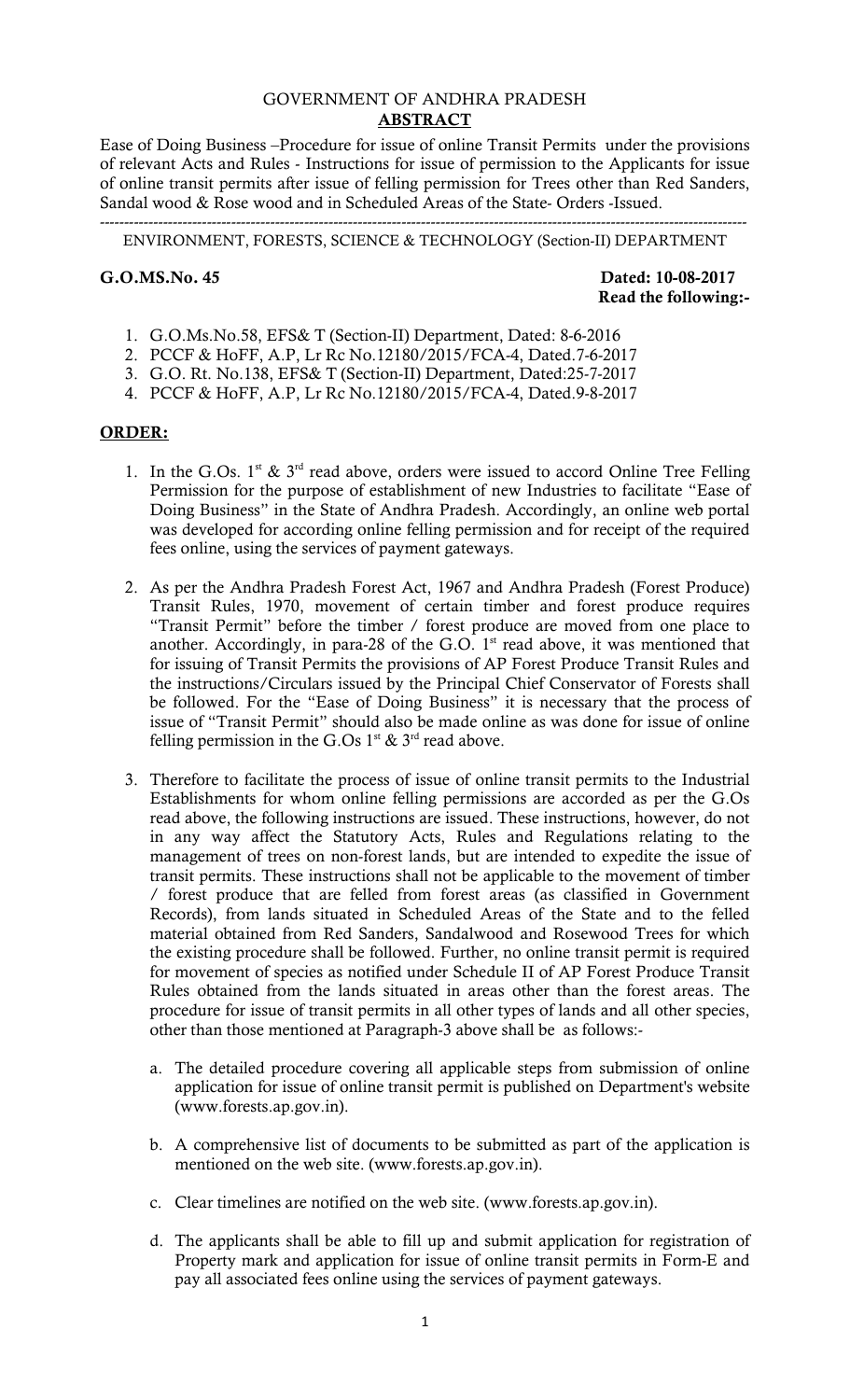e. Applications will be processed and approved online by the Competent Authority and the applicant will also be able to track the status of the application online.

## **4. Procedure for grant of Online Transit Permits:-**

- a. After receipt of felling permission, the applicant shall submit application to the concerned Divisional Forest Officer for registration or renewal of Property mark in Form III of AP Forest Produce Transit Rules by submitting online a clearly visible facsimile of the Property mark. Each application for registration or renewal of property mark must be accompanied with online payment of Rs.25/-.
- b. On receipt of the application for registration/renewal of property mark, the Divisional Forest Officer shall approve or reject/cancel the same online clearly indicating the reasons for rejection / cancellation, within a period of 15 days.
- c. Against the order of rejection / cancellation, an online appeal lies to the concerned Conservator of Forests within a period of 15 days from the date of issue of rejection / cancellation order by the Divisional Forest Officer. The Conservator of forests has to dispose the appeal online within a period of 15 days.
- d. After receipt of approval of the Property mark, the applicant has to complete the felling and conversion process and submit online the detailed measurements / quantities of the logs / fuel wood / root wood / faggot wood etc. obtained in Form–E, at Annexure-I of this order.
- e. On receipt of information online in Form-E, the Divisional Forest Officer shall randomly allot (computerized allocation) one of the Forest Section Officers (FSO) of the concerned Range or nearby range, if necessary, for physical verification of the felled material within 3 days of uploading of the data by the applicant in Form-E and communicate the same to the Forest Range Officer (FRO) having jurisdiction & the concerned Forest Section Officer followed with SMS /E-mail to the applicant.
- f. It is to be ensured by the Divisional Forest Officer that the Forest Section Officer who checks enumeration earlier for issue of felling permission is not sent again for verification of the felled material for the purpose of issue of transit permit. Further, the same Forest Section Officer shall not inspect that Industrial Establishment consecutively either for issue of felling permission or transit permission.
- g. The Forest Section Officer allotted for inspection shall physically check 100% of the felled material as mentioned in Form-E, and Forest Range Officer has to complete the test checking (10%). If the area exceeds 2 Ha, the Sub- Divisional Forest Officer / Divisional Forest Officer shall also do the test checking (10%) as per computer randomized list (from Form-E), within 15 days (both checking and test checking) and the Forest Range Officer shall upload the list and the inspection report online.
- h. After physical checking and test checking of the materials listed in Form-E, the required number of e-Transit Permits to be issued shall be recommended to the Divisional Forest Officer along with the inspection reports by the Forest Range Officer / Sub- Divisional Forest Officer online within 48 hours.
- i. The Divisional Forest Officer after examining the inspection reports will communicate proceedings within 3 days for issue of Transit Permits indicating the amount to be paid towards permit fees and forward the same to the applicant by E-Mail and a SMS alert will also be sent. A permit fee of Rs.50/- will be charged for issue of one transit permit.
- j. On payment of the permit fee, required number of Transit Permits shall be issued to the concerned applicant online clearly indicating the validity period of the transit permits. Whenever permits in Form-II at Annexure-II of this order are issued more than (50) in numbers, the validity of the permits should be from the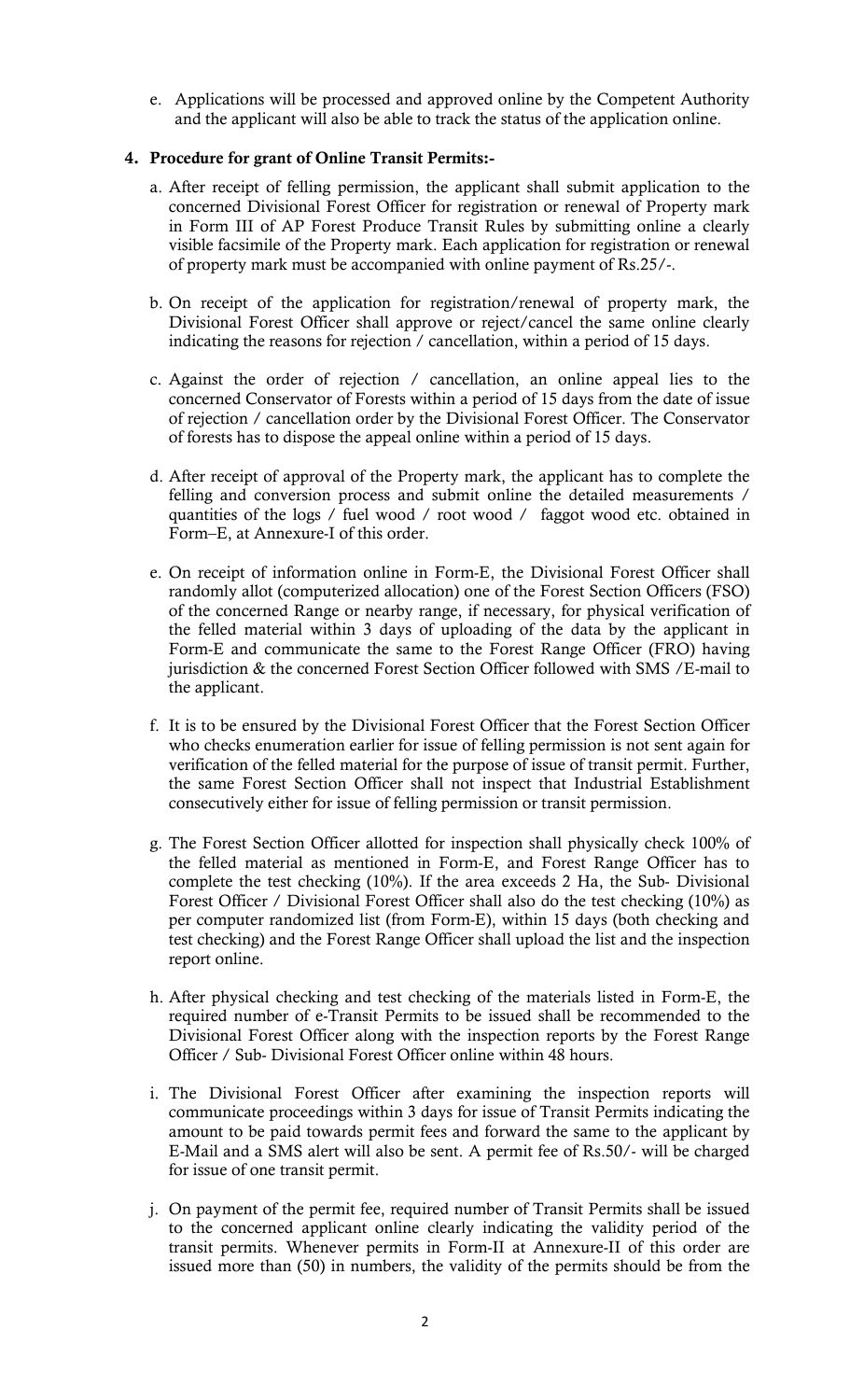date of issue to the  $31<sup>st</sup>$  December of that year and validity period be super scribed on Form-II permit.

- k. On receipt of the required number of Transit permits by the applicant, the concerned Forest Section Officer having jurisdiction over the area will put the Government transit mark on all the logs within a period of 15 days and the applicant has to also affix the registered property mark on each of the logs before signing of the hard copy of the downloaded transit permit.
- l. After affixing of the Government transit mark by the concerned Forest Section Officer and affixing of the registered property mark by the applicant, the applicant shall download the transit permit and enter the details of the material to be transported in Form-III at Annexure-II of this order and hand over the original signed copy to the transporter (Lorry driver etc.) indicating the validity period of transit. Thereafter the applicant should furnish 2 numbers signed copies of the same online as well as by post to the concerned Forest Range Officer and Divisional Forest Officer
- m.If aggrieved by any order of the Divisional Forest Officer, the applicant may prefer an appeal before the Conservator of Forests (CF) having jurisdiction within 15 days and the CF shall dispose the appeal within a period of 15 days from the date of receipt of the appeal.
- n. All Online Transit Permits along with the Inspection Reports shall be posted on the website, which can be downloaded by the applicant.
- o. Inspection Reports shall be available in public domain for viewing by the third party.
- 5. All the Divisional Forest Officers shall follow the above instructions and ensure that online transit permits are granted within the stipulated time. The required formats (Form-E, Form-II & Form-III) are at Annexure –I, II & III of this order.
- 6. Any violations committed shall attract the provisions of AP Forest Act, 1967 and rules made there under.
- 7. All Industrial Establishments requiring tree felling permissions under G.O MS No.58 and for transit permission as above, shall mandatorily apply online.
- 8. The Principal Chief Conservator of Forests & Head of Forest Force, Andhra Pradesh shall take further follow up action to ensure to implement the orders issued herein.

#### **(BY ORDER AND IN THE NAME OF THE GOVERNOR OF ANDHRA PRADESH) G.ANANTHA RAMU PRINCIPAL SECRETARY TO GOVERNMENT**

To

The Principal Chief Conservator of Forests & Head of Forest Force, Andhra Pradesh, Guntur.

Copy to

1. The Secretary, Industries & Commerce (IP) Department

- 2. The Director of Industries and Commerce Department
- 3. All District Collectors
- 4. All Conservators of Forests in the State
- 5. The Managing Director of AP Forest Development Corporation
- 6. Member-Secretary, Pollution Control Board
- 7. The Chief Secretary to Government
- 8. The Members of SIPC / SIPB
- 9. The Principal Secretary to the Chief Minister
- 10. P. S to Minister (FES&T and Co-operation)

// FORWARDED :: BY ORDER //

SECTION OFFICER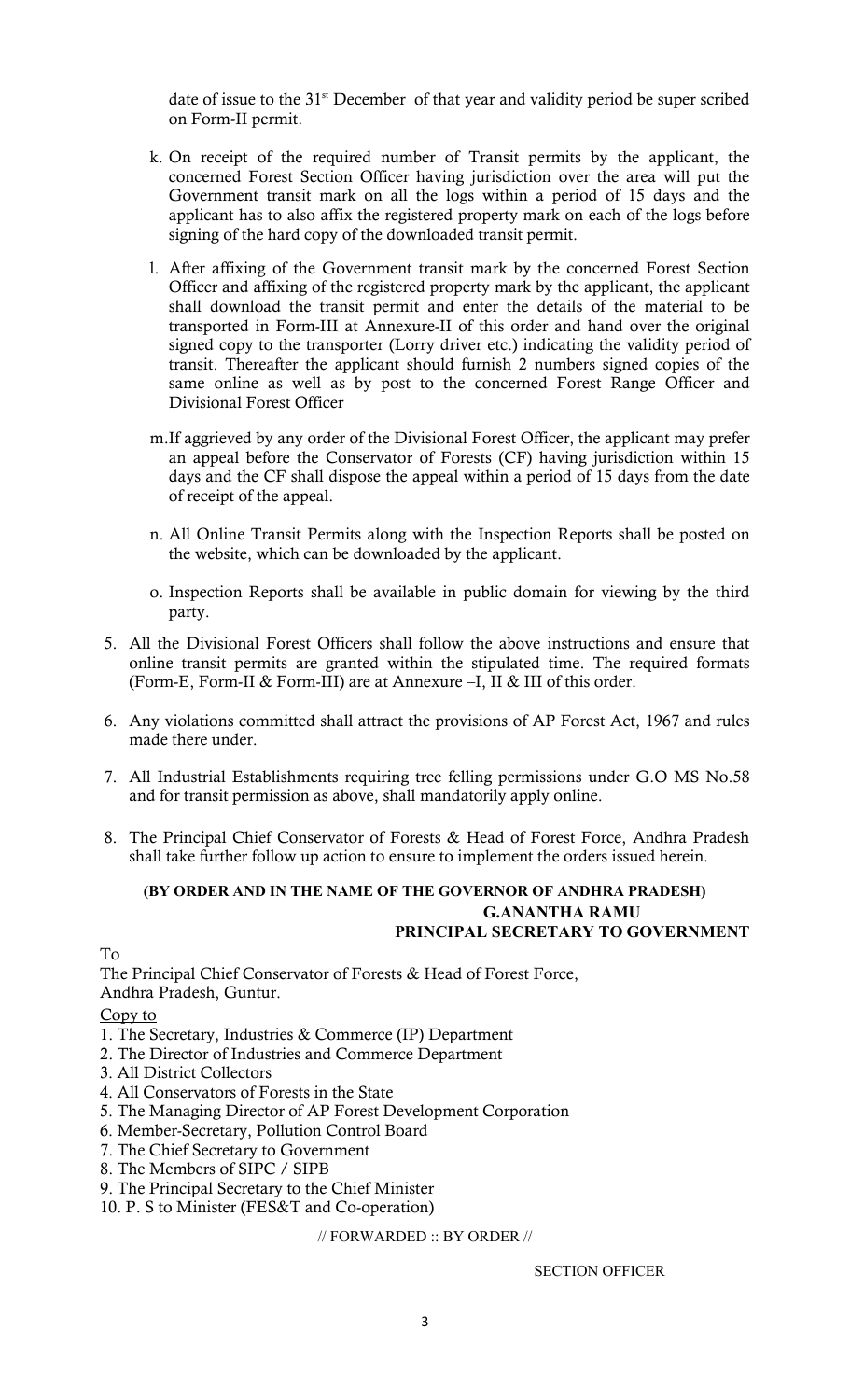## **ANNEXURE - I**

## **FORM-E**

| <b>Felled Meterial Register</b> |                                                                           |                |                               |                 |        |                                   |                                             |        |                                                  |
|---------------------------------|---------------------------------------------------------------------------|----------------|-------------------------------|-----------------|--------|-----------------------------------|---------------------------------------------|--------|--------------------------------------------------|
| <b>Forest Division:</b>         |                                                                           |                | <b>Forest Range:</b>          |                 |        |                                   |                                             |        |                                                  |
| SI.<br>No.                      | <b>Tree</b><br>No. (as<br>marked<br>on tree<br>during<br>enumer<br>ation) | <b>Species</b> | Log No/<br><b>Stack</b><br>No | <b>Timber</b>   |        |                                   | Pole / Bamboo                               |        | Fuel / Root /<br>Faggot Wood (L<br>X 1.2 M X 1M) |
|                                 |                                                                           |                |                               | M. Girth<br>(g) | Length | Volume=<br>$(g^2/16)$ X<br>Length | <b>Girth at</b><br><b>Thick</b><br>end (Cm) | Length | Volume (Cum.)                                    |
|                                 |                                                                           |                |                               |                 |        |                                   |                                             |        |                                                  |
|                                 |                                                                           |                |                               |                 |        |                                   |                                             |        |                                                  |
|                                 |                                                                           |                |                               |                 |        |                                   |                                             |        |                                                  |
|                                 |                                                                           |                |                               |                 |        |                                   |                                             |        |                                                  |
|                                 |                                                                           |                |                               |                 |        |                                   |                                             |        |                                                  |
|                                 |                                                                           |                |                               |                 |        |                                   |                                             |        |                                                  |
|                                 |                                                                           |                |                               |                 |        |                                   |                                             |        |                                                  |
|                                 |                                                                           |                |                               |                 |        |                                   |                                             |        |                                                  |
|                                 |                                                                           |                |                               |                 |        |                                   |                                             |        |                                                  |
|                                 |                                                                           |                |                               |                 |        |                                   |                                             |        |                                                  |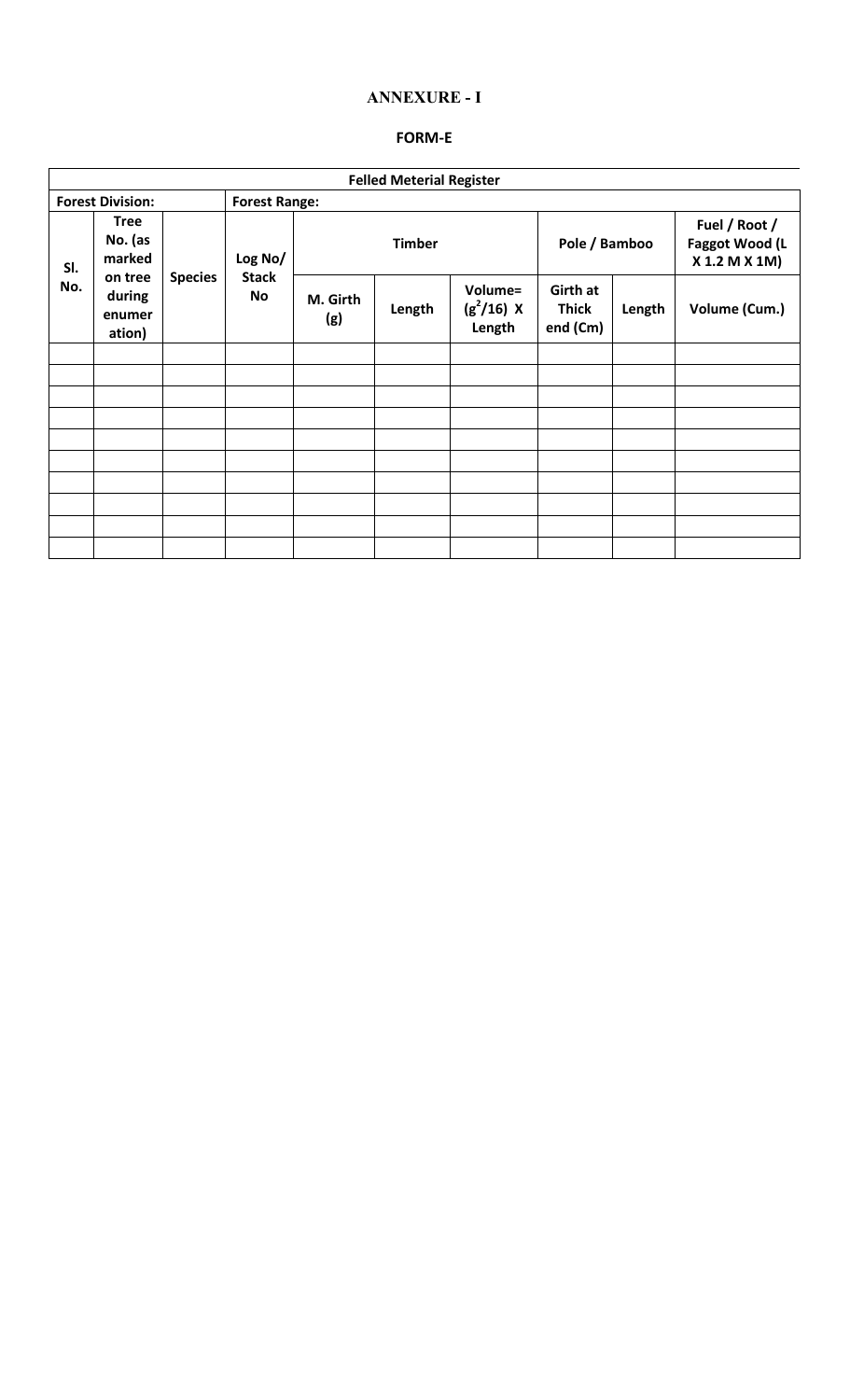**Permit No. Book Number : Not Applicable** 

|    | (e-generated)                        |   |                    |                                                                      |
|----|--------------------------------------|---|--------------------|----------------------------------------------------------------------|
|    | <b>TRANSPORT BY</b>                  |   | <b>VEHICLE No.</b> |                                                                      |
| 1. | By whom issued                       | : |                    |                                                                      |
|    | i. Name                              |   |                    |                                                                      |
|    | ii. Designation                      |   |                    |                                                                      |
| 2. | <b>To Whom Issued</b>                |   |                    |                                                                      |
|    | i. Name                              |   |                    |                                                                      |
|    | ii. Father's Name                    |   |                    |                                                                      |
|    | iii. Village                         |   |                    |                                                                      |
|    | iv. Mandal                           |   |                    |                                                                      |
|    | v. District                          |   |                    |                                                                      |
| 3. | <b>Description of forest Produce</b> |   |                    |                                                                      |
|    | (Detailed measurement to given       |   |                    |                                                                      |
|    | in the invoice enclosed)             |   |                    |                                                                      |
|    | Types of Produce<br>i.               |   |                    | TIMBER/POLES/FIREWOOD/BAMBOO<br><b>CHARCOAL/MINOR FOREST PRODUCE</b> |
|    | ii.<br>Species                       |   |                    |                                                                      |
|    | iii. Numbers                         |   |                    | ) in words                                                           |
|    |                                      |   |                    |                                                                      |
|    | Quantity<br>iv.                      |   |                    | $)$ Cmt.                                                             |
|    | Govt. transit mark /<br>V.           |   |                    | ) in words                                                           |
|    | Private property mark                |   |                    |                                                                      |
| 4. | Place of consignment                 |   |                    |                                                                      |
|    | i. Locality                          |   |                    |                                                                      |
|    | ii. Village                          |   |                    |                                                                      |
|    | iii. Mandal                          |   |                    |                                                                      |
|    | iv. District                         |   |                    |                                                                      |
| 5. | <b>Destination</b>                   |   |                    |                                                                      |
|    | i. Locality                          |   |                    |                                                                      |
|    | ii. Village                          |   |                    |                                                                      |
|    | iii. Mandal                          |   |                    |                                                                      |
|    | iv. District                         |   |                    |                                                                      |
| 6. | <b>Route of Transport</b>            |   |                    |                                                                      |
| 7. | Date & Time of issue of permit       |   |                    |                                                                      |
|    | i. Time                              |   |                    |                                                                      |
|    | ii. Date                             |   |                    |                                                                      |
| 8. | Permit valid upto                    |   |                    |                                                                      |
|    | i. Time                              |   |                    |                                                                      |
|    | ii. Date                             |   |                    |                                                                      |

#### **9. Obligatory check points**

 **Note: i**. The Permit holder is advised to note that validity of permit is subject to Andhra Pradesh Forest Produce Transit Rules,1970.

ii. On reaching destination, in the forest produce should be got verified by nearest Forest Officer and attested.

iii. Any column in the permit if left blank, permit is treated as invalid.

| Place:<br>Date:                          |           | Seal of the<br>Office of Divisional<br><b>Forest Offices</b> | Signature and<br>Designation of<br>Issuing authority |  |  |  |  |  |
|------------------------------------------|-----------|--------------------------------------------------------------|------------------------------------------------------|--|--|--|--|--|
| (Endorsement of Obligatory check points) |           |                                                              |                                                      |  |  |  |  |  |
| 1. Place of check                        | I         | П                                                            |                                                      |  |  |  |  |  |
| 2. Name of the Tanedar                   |           | $\ddot{\cdot}$                                               |                                                      |  |  |  |  |  |
| 3. Date and time of check                |           | $\ddot{\cdot}$                                               |                                                      |  |  |  |  |  |
| 4. Entry No. in the Check Post register  | $\bullet$ |                                                              |                                                      |  |  |  |  |  |
| 5. Signature and stamp of the Tanedar    |           | ٠                                                            |                                                      |  |  |  |  |  |